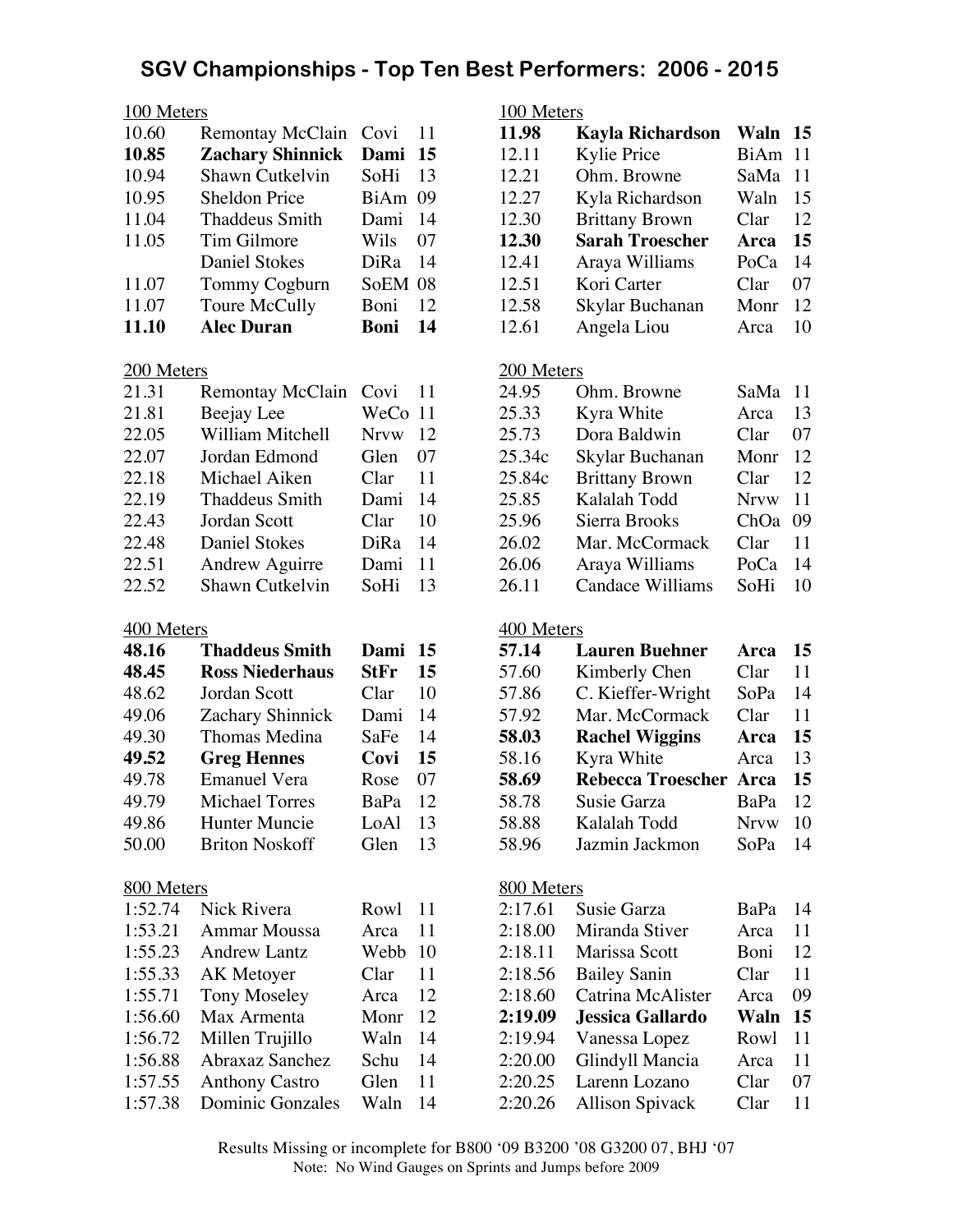#### 1600 Meters

| 4:10.27 | <b>Amar Moussa</b>    | Arca | 11 |
|---------|-----------------------|------|----|
| 4:13.50 | Estevan de la Rosa    | Arca | 14 |
| 4:15.39 | Millen Trujillo       | Waln | 14 |
| 4:16.17 | Nick Rivera           | Rowl | 11 |
| 4:16.75 | Sergio Gonzalez       | Arca | 12 |
| 4:17.30 | Daniel De La Torre    | LaSa | 12 |
| 4:17.36 | Jose Pacheco          | Cali | 14 |
| 4:17.52 | Paul Ross             | Clar | 11 |
| 4:18.76 | <b>Anthony Castro</b> | Glen | 11 |
| 4:18.94 | Ruben Dominguez       | DoBo | 14 |

#### 3200 Meters

| 9:11.15 | Phillip Rocha          | Arca    | 14 |
|---------|------------------------|---------|----|
| 9:15.15 | Daniel De La Torre     | LaSa    | 12 |
| 9:15.93 | Sergio Gonzalez        | Arca    | 12 |
| 9:21.15 | Mark Huizar            | LoAl    | 13 |
| 9:21.38 | Diego Mercado          | WeCo 06 |    |
| 9:24.38 | Matlazomatli Rojas     | Cali    | 14 |
| 9:26.55 | Ruben Dominguez        | DoBo    | 14 |
| 9:27.38 | <b>Ryan Sanchez</b>    | Glen    | 13 |
| 9:28.01 | <b>Samuel Bautista</b> | Cali    | 14 |
| 9:32.32 | <b>Renaud Poizat</b>   | Arca    | 09 |

## 110 meter High Hurdles

| 14.34 | Toure McCully        | Boni        | 12 |
|-------|----------------------|-------------|----|
| 14.45 | <b>Gary Hawkins</b>  | Gabr        | 15 |
| 14:58 | <b>James Knowles</b> | StFr        | 12 |
| 14.64 | Kevin Chiao          | Gabr        | 12 |
| 14.69 | <b>Jasher Foster</b> | <b>StFr</b> | 15 |
| 14.66 | <b>Terry Ford</b>    | Rowl        | 12 |
| 14.77 | Darien Johnson       | BiAm        | 10 |
| 14.90 | Jarrett Gonzalez     | Dami        | 11 |
| 14.93 | <b>Jimmy Frazier</b> | WeCo 12     |    |
| 14.94 | James Martin         | Alhm        | 11 |

## 300 meter Intermediate Hurdles

| 39.03 | <b>James Martin</b>  | Alha        | 11 |
|-------|----------------------|-------------|----|
| 39.15 | Jeremy Ortega        | <b>Nrvw</b> | 11 |
| 39.21 | <b>James Knowles</b> | StFr        | 12 |
| 39.86 | Alex Ostrowski       | Glen        | 10 |
| 39.97 | Omar Madrigal        | Pasa        | 10 |
| 40.18 | <b>Andrew Cruz</b>   | LoAl        | 12 |
| 40.25 | Nicholas Perez       | WeCo        | 14 |
| 40.32 | Marcus Fortugno      | ChOa        | 07 |
| 40.38 | Kevin Chiao          | Gabr        | 12 |
| 40.62 | <b>Art Combest</b>   | Covi        | 06 |

## 1600 Meters

| 4:53.61 | Catrina McAlister       | Arca        | 10 |
|---------|-------------------------|-------------|----|
| 5:00.36 | <b>Jessica Gallardo</b> | BiAm 15     |    |
| 5:00.96 | <b>Trinity Ruelas</b>   | <b>SaDi</b> | 15 |
| 5:02.46 | Veronica Yamane         | Arca        | 14 |
| 5:03.11 | Christy Adamyk          | Glen        | 07 |
| 5:04.41 | <b>Stephanie Cortez</b> | Cal         | 15 |
| 5:05.73 | <b>Emily Hoey</b>       | Glen        | 13 |
| 5:05.84 | <b>Ally Palomino</b>    | <b>BiAm</b> | 15 |
| 5:06.75 | Marissa Scott           | Boni        | 12 |
| 5:07.02 | <b>Bailee Henry</b>     | ElRa        | 13 |

#### 3200 Meters

| 10:40.64 Catrina McAlister  | Arca        | 10  |
|-----------------------------|-------------|-----|
| 11:13.59 Bailee Henry       | ElRa        | 13  |
| 11:13.66 Lauren Justus      | Glen        | 11  |
| 11:18.22 Emily Hubert       | BiAm        | -13 |
| 11:19.94 Christy Adamyk     | Glen        | 06  |
| 11:20.86 Marissa Scott      | Boni        | 12  |
| $11:21.53$ Taylor Jones     | LaMi        | 10  |
| 11:23.75 Alejandra Quintero | Arca        | 10  |
| 11:24.44 Ally Palomino      | BiAm 14     |     |
| 11:28.79 Mackenzie Landa    | <b>Boni</b> | 12  |

#### 100 meter Hurdles

| 14.89 | Alexis Walker           | Pasa        | 10 |
|-------|-------------------------|-------------|----|
| 14.64 | Kia Smith               | Monr        | 11 |
| 15.00 | <b>Britney Mitchell</b> | Pomo 14     |    |
| 15.19 | Kori Carter             | Clar        | 07 |
| 15.35 | Ericka Johnson          | Rowl        | 11 |
| 15.38 | <b>Helen Tade</b>       | Gabr        | 15 |
| 15.45 | O. Browne               | SaMa 11     |    |
|       |                         |             |    |
| 15.48 | <b>Sharese West</b>     | <b>Nrvw</b> | 11 |
| 15.56 | Amara Berry             | Webb 11     |    |
| 15.65 | <b>Keeya Cotlage</b>    | Muir        | 15 |

#### 300 meter Low Hurdles

| 44.73 | <b>Britney Mitchell</b> | Pomo    | 14 |
|-------|-------------------------|---------|----|
| 44.77 | <b>India Hines</b>      | LaSa    | 14 |
| 44.79 | Kori Carter             | Clar    | 07 |
| 45.34 | O. Browne               | SaMa 11 |    |
| 46.70 | Alexis Walker           | Pasa    | 10 |
| 46.80 | Rosie Lewis             | Webb    | 09 |
| 47.10 | Isabel Annino           | Arca    | 12 |
| 47.19 | <b>Belle Chiu</b>       | Covi    | 12 |
| 47.21 | Ericka Johnson          | Rowl    | 11 |
| 47.22 | Madison Herrera         | Monr    | 12 |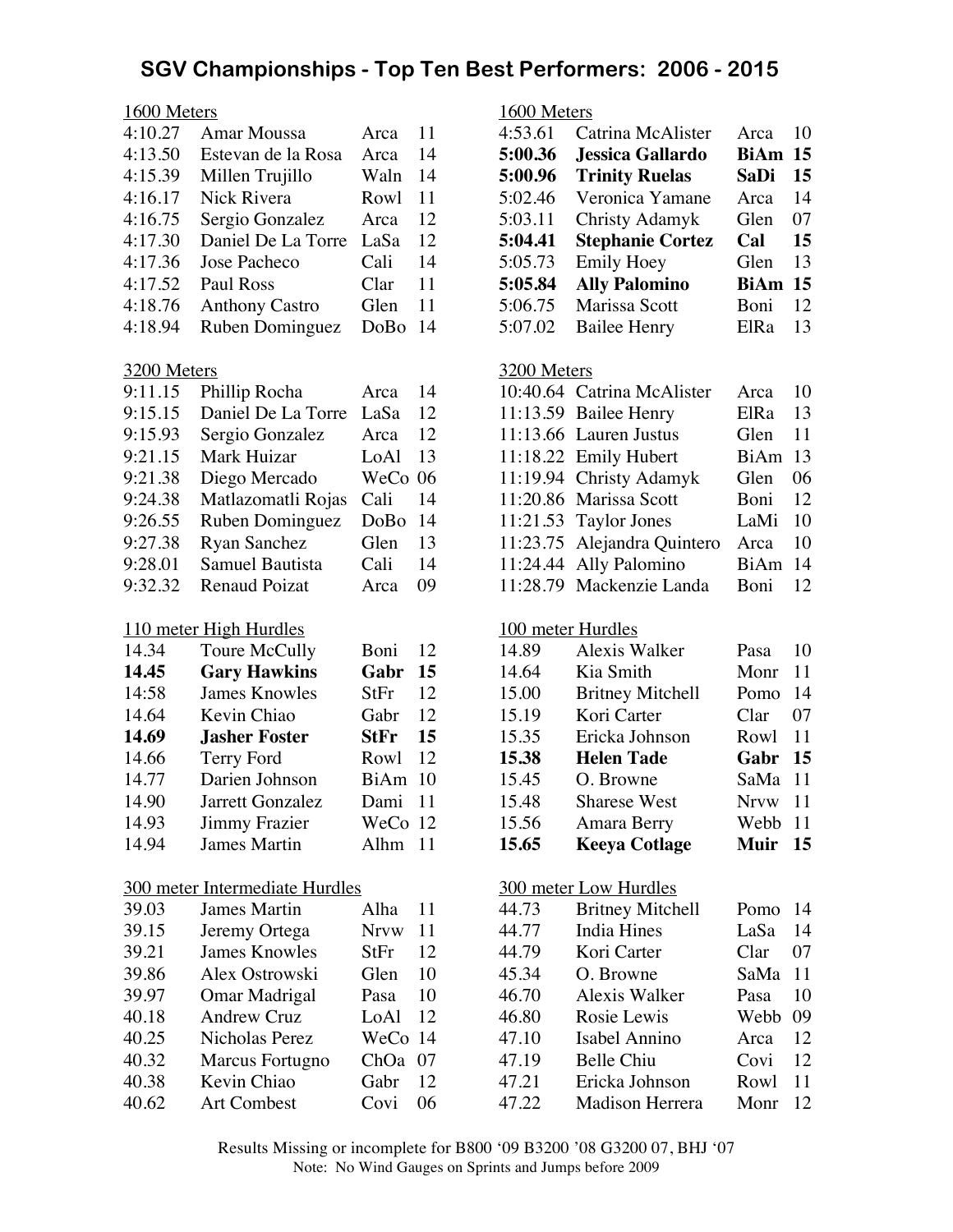|                                        | 4 x 100 meter Relay                                 |                             | $4 \times 100$ meter Relay |                                               |              |          |
|----------------------------------------|-----------------------------------------------------|-----------------------------|----------------------------|-----------------------------------------------|--------------|----------|
| 41.82                                  | <b>Damien</b>                                       | 2015                        | 46.71                      | <b>Walnut</b>                                 |              | 2015     |
| 42.87                                  | Damien                                              | 2014                        | 46.85                      | <b>Arcadia</b>                                |              | 2015     |
| 42.98                                  | <b>Arcadia</b>                                      | 2015                        | 47.93                      | Arcadia                                       |              | 2014     |
| 43.01                                  | Pasadena                                            | 2010                        | 48.44                      | Monrovia                                      |              | 2011     |
| 43.05                                  | Covina                                              | 2015                        | 49.19                      | Arcadia                                       |              | 2013     |
| 43.17                                  | Covina                                              | 2011                        | 49.47                      | Northview                                     |              | 2010     |
| 43.26                                  | <b>Bishop Amat</b>                                  | 2009                        | 49.28                      | Monrovia                                      |              | 2012     |
| 43.27                                  | <b>St. Francis</b>                                  | 2015                        | 49.51                      | Northview                                     |              | 2011     |
| 43.45                                  | Bonita                                              | 2012                        | 49.78                      | Claremont                                     |              | 2011     |
| 43.49                                  | Pomona                                              | 2015                        | 49.79                      | Claremont                                     |              | 2007     |
|                                        |                                                     |                             |                            |                                               |              |          |
| 4x400 meter Relay                      |                                                     |                             | 4x400 meter Relay          |                                               |              |          |
| 3:23.07                                | Arcadia                                             | 2012                        | 3:53.57                    | Arcadia                                       |              | 2014     |
| 3:24.25                                | Arcadia                                             | 2013                        | 3:58.27                    | Arcadia                                       |              | 2013     |
| 3:24.34                                | Damien                                              | 2014                        | 3:59.09                    | Claremont                                     |              | 2011     |
| 3:24.35                                | Santa Fe                                            | 2014                        | 4:01.11                    | Claremont                                     |              | 2012     |
| 3:24.85                                | Monrovia                                            | 2012                        | 4:01.56                    | Arcadia                                       |              | 2012     |
| 3:25.54                                | Claremont                                           | 2011                        | 4:02.65                    | <b>Bishop Amat</b>                            |              | 2014     |
| 3:25.97                                | Rowland                                             | 2012                        | 4:03.94                    | Northview                                     |              | 2010     |
| 3:26.02                                | Arcadia                                             | 2011                        | 4:03.99                    | Arcadia                                       |              | 2008     |
| 3:26.30                                | Northview                                           | 2007                        | 4:06.17                    | Northview                                     |              | 2009     |
| 3:27.43                                | Arcadia                                             | 2009                        | 4:07.24                    | Northview                                     |              | 2008     |
|                                        |                                                     |                             |                            |                                               |              |          |
| <b>Shot Put</b>                        |                                                     |                             | <b>Shot Put</b>            |                                               |              |          |
| $58'8 - 1/4"$                          | Ellis McCarthy                                      | 12<br>Monr                  | 38'10                      | <b>Cassie Ramirez</b>                         | <b>Nrvw</b>  | 12       |
| 55'0"                                  | Jesus Correa                                        | 07<br>Rose                  | 38'2''                     | Tierra Adams                                  | Muir         | 13       |
| $53'5 - 1/4"$                          | Josh Ji                                             | 13<br>Arca<br>12            | $37'6 - 1/2''$             | <b>Qristen Bouey</b>                          | TeCi         | 07<br>12 |
| $49'5 - 1/2"$                          | 49'10-1/4" Michael Bassette<br><b>Julian Ortega</b> | TeCi<br>Waln 15             | 35'11"<br>$35'8 - 1/2"$    | Janise Qin<br><b>Mariah Donato</b>            | Arca         | 13       |
| 49'5"                                  | <b>Antonio Saucedo</b>                              |                             | 35'5''                     |                                               | BeGa         | 07       |
| $49'3 - 1/4$                           | Pedro Robles                                        | 15<br><b>Aryo</b><br>MoVw11 |                            | <b>Alison Sharp</b><br>34'10-1/4" Noel Wright | Glen<br>Clar | 09       |
| 48'9"                                  |                                                     |                             | 34'10''                    |                                               |              |          |
|                                        | Andrew Brown                                        | Clar 07                     |                            | Josefina Lares                                | SoEM 07      |          |
| $48^{\circ}6 - 1/4$ "<br>$48'5 - 3/4"$ | Peter Nonu<br>Paul Osunwa                           | SoHi<br>10<br>BiAm 09       | $34'9 - 1/2''$             | Tu Tram Nguyen                                | Arca         | 10<br>14 |
|                                        |                                                     |                             |                            | Jaya Banks                                    | LaSa         |          |
| <u>Discus</u>                          |                                                     |                             | <b>Discus</b>              |                                               |              |          |
| 158'2"                                 | <b>Blake Mitchell</b>                               | 12<br>Glen                  | 135'5''                    | Shelby McCray                                 | LaSa         | 07       |
| 156'11"                                | Jesus Correa                                        | 07<br>Rose                  | 132'9''                    | I.Aikhionbare                                 | LaSa         | 11       |
| 156'5''                                | <b>Hector Alarcon</b>                               | MtVw 10                     | 122'0''                    | <b>Ivy Nunez</b>                              | Aryo         | 11       |
| 155'11"                                | Bobby Villega                                       | BeGa<br>12                  | 120'8''                    | R. Bartholomew                                | Glen         | 12       |
| 150'8"                                 | Josh Ji                                             | 13<br>Arca                  | 117'5''                    | <b>Lauren Anderson Cal</b>                    |              | 15       |
| 150'4"                                 | Oliver Kirkeby                                      | 07<br>Clar                  | 117'2''                    | <b>Faith Togai</b>                            | Waln         | 15       |
| 145'4"                                 | Carlos Loera                                        | WeCo 10                     | 113'4                      | Fran. Almanza                                 | <b>BiAm</b>  | 10       |
| 144'2''                                | Brandon Hayahi                                      | LoAl<br>13                  | 113'2"                     | <b>Alison Sharp</b>                           | Glen         | 07       |
| 143'10''                               | Noah Winnick                                        | 12<br>Clar                  | 112'10''                   | <b>Chantel Diaz</b>                           | Covi         | 08       |
| 143'6''                                | <b>Brad Beckwith</b>                                | Glen<br>10                  | 112'2"                     | <b>Jasmyn Harris</b>                          | <b>Muir</b>  | 15       |